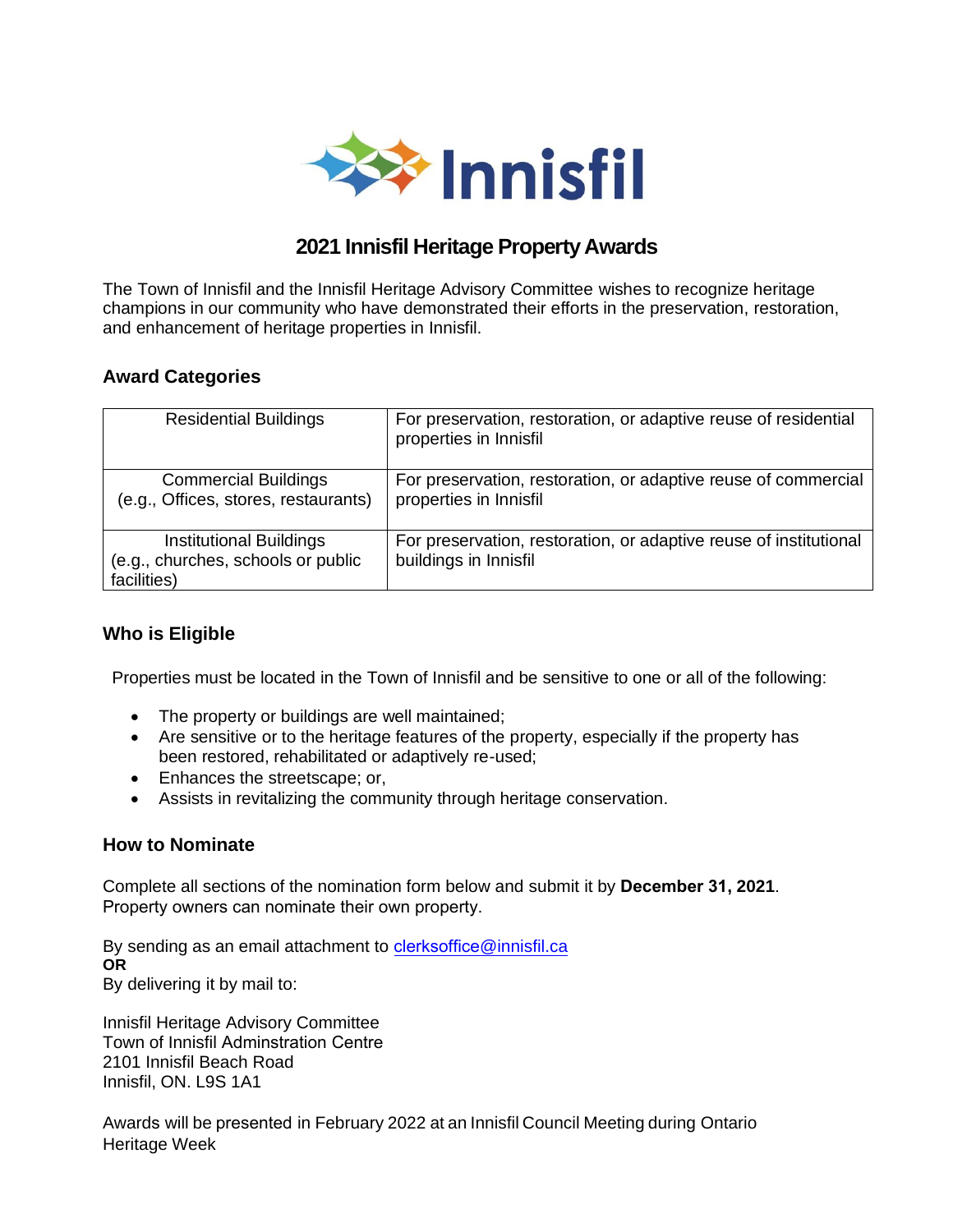# **2021 Innisfil Heritage Property Awards Nomination Form**

Please complete all four (4) sections to ensure we have the necessary information.

### **1. Nominated Heritage Property Information**

| Property Address: |  |  |
|-------------------|--|--|
| Property Owner: _ |  |  |
| Telephone:        |  |  |

## **2. Select the award category.**

| Residential Property   |
|------------------------|
| Commercial Property    |
| Institutional Property |

#### **3. Your Contact Information**

| E-mail: |  |
|---------|--|
|         |  |

I have the permission of the property owner to include their name and a photograph of the property being nominated.